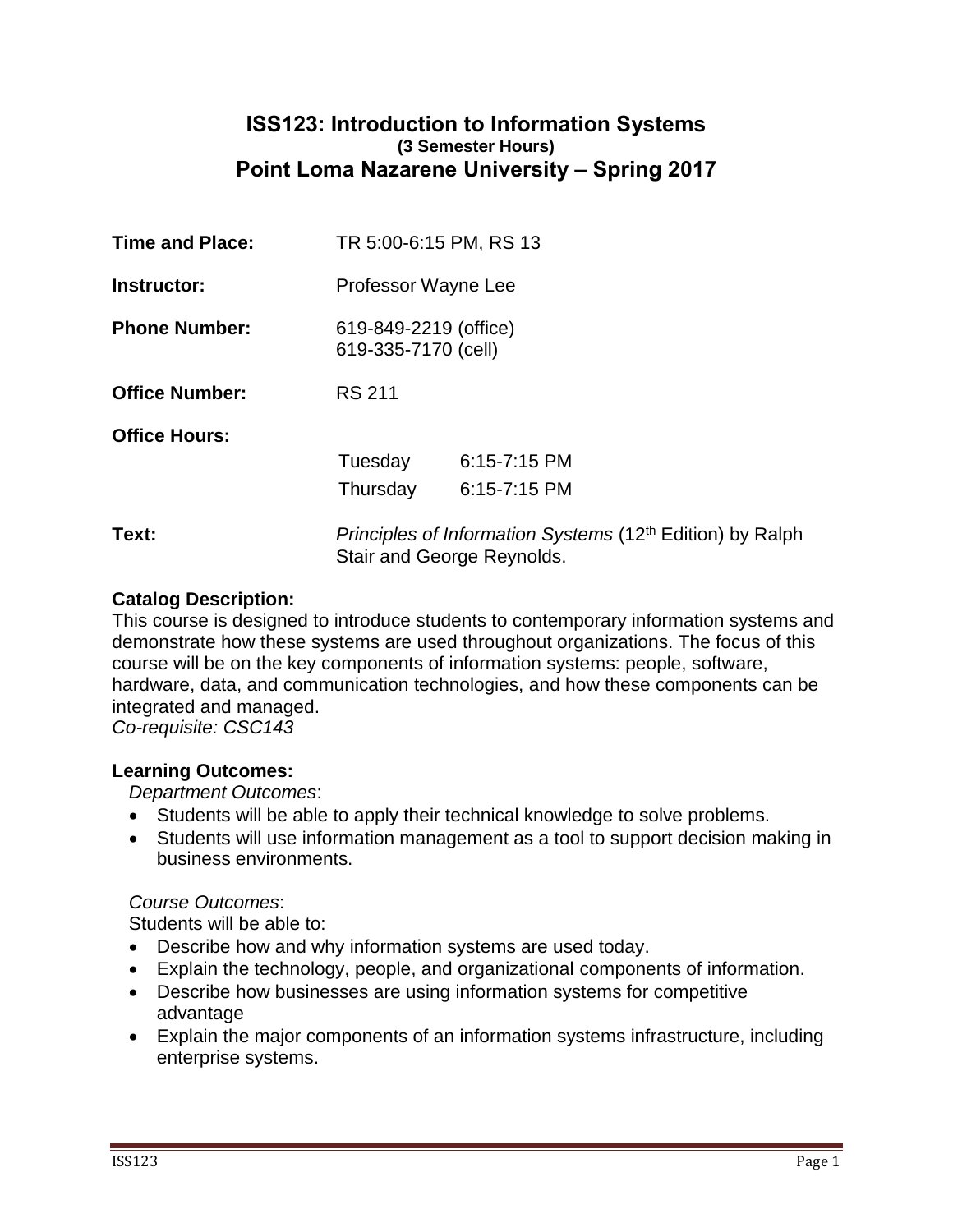- Understand how various types of information systems provide the information needed to gain business intelligence to support the decision making for the different levels and functions of the organization.
- Evaluate the ethical concerns that information systems raise in society and the impact of information systems on crime, terrorism, and war.

# **Course Philosophy:**

Learning the course material requires active participation. Participation means: reading the text before class, asking questions, providing solutions to problems, sharing ideas with classmates and engaging in class activities and discussions.

#### **Grade:**

Your grade for the course is based on some oral and written requirements that provide the opportunity for students to demonstrate clear understanding and synthesis of the class materials. The grading criteria and scale are shown below:

| <b>Grade Criteria</b>         |     |  |                         | Grade Scale (%) |           |           |
|-------------------------------|-----|--|-------------------------|-----------------|-----------|-----------|
| <b>Homework Assignments</b>   | 20% |  | $\overline{\mathsf{A}}$ | В               |           |           |
| Attendance/Participation      | 10% |  |                         | 87.5-90         | 77.5-80   | 67.5-70   |
| <b>Research Inquiry Paper</b> | 15% |  | 92.5-100                | 82.5-87.5       | 72.5-77.5 | 62.5-67.5 |
| 2 Exams (15% each)            | 30% |  | 90-92.5                 | 80-82.5         | 70-72.5   | 60-62.5   |
| A Comprehensive Final Exam    | 25% |  |                         |                 |           |           |

Note that scores of 59.9% or lower will result in an F.

**Homework (20%):** Homework will be assigned every class meeting. A homework assignment is late if it is not received at the start of class on the due date. No late homework will be accepted unless there is a documented emergency; however, the two lowest homework scores will be dropped. Please be sure that your homework is stapled together and the problems are in order. Homework will be scored on a combination of completeness and correctness. A random selection (the same for all people) of the problems will be graded on any homework assignment.

## **Exams (30%):**

There are two in-class exams. If you do not take an exam you will receive a zero for it. Late exams may be taken only by prior arrangement or with a documented emergency. I must participate in the decision for you to miss an exam; this means that you need to phone me before missing an exam.

## **Final (25%):**

The final is cumulative and is given on **TUESDAY MAY 2, 7:30 -10:00 P.M**. The final exam date and time is set by the university at the beginning of the semester and may not be changed by the instructor. Only in the case that a student is required to take three exams during the same day of finals week is an instructor authorized to change the exam date and time for that particular student.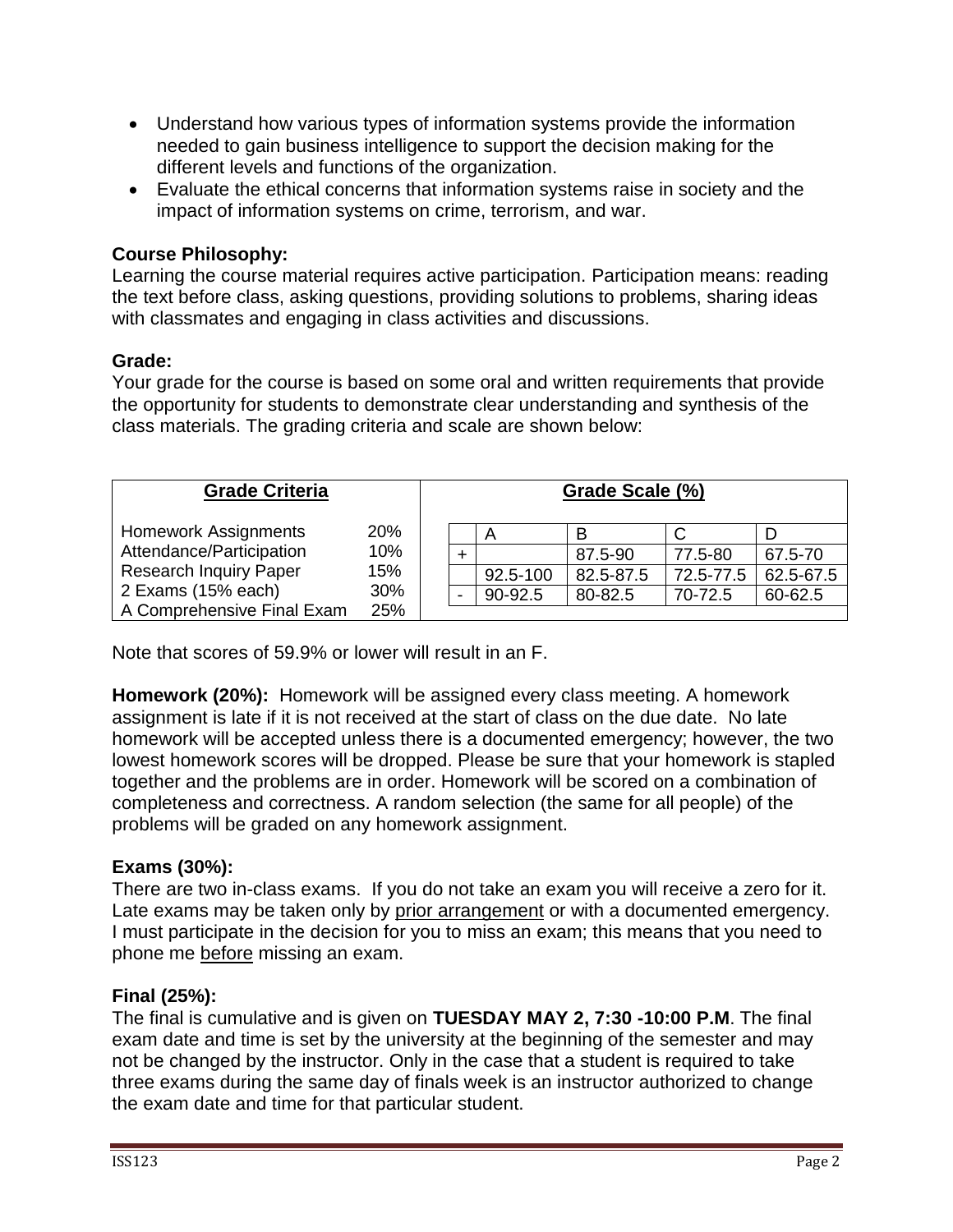# **Attendance:**

Attendance is expected at each class session. In the event of an absence you are responsible for the material covered in class and the assignments given that day.

Regular and punctual attendance at all classes in which a student is registered is considered essential to optimum academic achievement. Therefore, regular attendance and participation in each course are minimal requirements to be met. There are no allowed or excused absences except as approved in writing by the Provost for specific students participating in certain university-sanctioned activities. Excused absences still count toward the 10%-20% limits, but allow students to make up work, quizzes, or tests missed as a result of a university-sanctioned activity. Activities of a unique nature, such as labs or other activities identified clearly on the syllabus, cannot be made up except in rare instances when instructors have given advanced, written approval for doing so. Whenever the number of accumulated absences in a class, for any cause, exceeds ten (10) percent of the total number of class meetings, the faculty member should send an e-mail to the student and the Vice Provost for Academic Administration (VPAA) warning of attendance jeopardy. If more than twenty (20) percent of the total number of class meetings is reported as missed, the faculty member or VPAA may initiate the student's de-enrollment from the course without further advanced notice to the student. If the date of de-enrollment is past the last date to withdraw from a class, the student will be assigned a grade of W or WF consistent with university policy in the Grading section of the catalog. There are no refunds for courses where a de-enrollment was processed. For more details see the PLNU catalog:

[http://catalog.pointloma.edu/content.php?catoid=14&navoid=1089#Class\\_Attendance](http://catalog.pointloma.edu/content.php?catoid=14&navoid=1089#Class_Attendance)

## **Class Enrollment:**

It is the student's responsibility to maintain his/her class schedule. Should the need arise to drop this course (personal emergencies, poor performance, etc.), the student has the responsibility to follow through (provided the drop date meets the stated calendar deadline established by the university), not the instructor. Simply ceasing to attend this course or failing to follow through to arrange for a change of registration (drop/add) may easily result in a grade of F on the official transcript.

## **Academic Accommodations:**

While all students are expected to meet the minimum academic standards for completion of their courses as established by the instructors, students with special needs may require academic accommodations. At Point Loma Nazarene University, students requesting academic accommodations must file documentation with the Disability Resource Center (DRC), located in the Bond Academic Center. Once the student files documentation, the Disability Resource Center contacts the student's instructors and provides written recommendations for reasonable and appropriate accommodations to meet the individual needs of the student. This policy assists the university in its commitment to full compliance with Section 504 of the Rehabilitation Act of 1973, the Americans with Disabilities (ADA) Act of 1990, and ADA Amendments Act of 2008, all of which prohibit discrimination against students with special needs and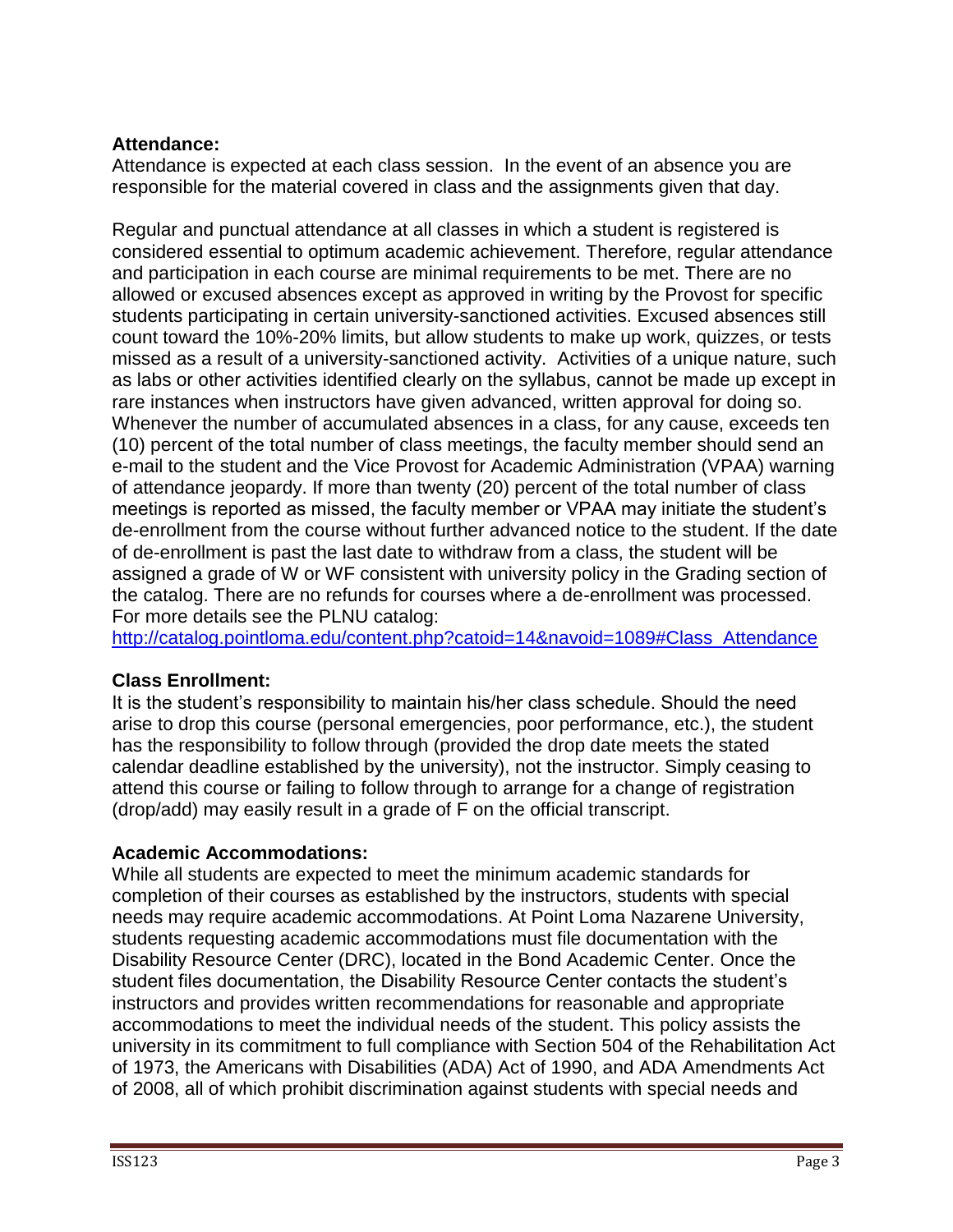guarantees all qualified students equal access to the benefits of PLNU programs and activities. For more details see the PLNU catalog: [http://catalog.pointloma.edu/content.php?catoid=18&navoid=1278#Academic\\_Accomm](http://catalog.pointloma.edu/content.php?catoid=18&navoid=1278#Academic_Accommodations) [odations](http://catalog.pointloma.edu/content.php?catoid=18&navoid=1278#Academic_Accommodations)

Students with learning disabilities who may need accommodations should discuss options with the instructor during the first two weeks of class.

## **Academic Honesty:**

The Point Loma Nazarene University community holds the highest standards of honesty and integrity in all aspects of university life. Any violation of the university's commitment is a serious affront to the very nature of Point Loma's mission and purpose. Violations of academic honesty include cheating, plagiarism, falsification, aiding academic dishonesty, and malicious interference. The details of PLNU's meaning of each of these words can be found in the PLNU catalog at:

[http://catalog.pointloma.edu/content.php?catoid=18&navoid=1278#Academic\\_Honesty](http://catalog.pointloma.edu/content.php?catoid=18&navoid=1278#Academic_Honesty)

A student remains responsible for the academic honesty of work submitted in PLNU courses and the consequences of academic dishonesty beyond receipt of the final grade in the class and beyond the awarding of the diploma. Ignorance of these catalog policies will not be considered a valid excuse or defense. Students may not withdraw from a course as a response to a consequence.

A student who is caught cheating on any item of work will receive a zero on that item and may receive an "F" for the semester. See the PLNU Catalog for a further explanation of the PLNU procedures for academic dishonesty [\(http://catalog.pointloma.edu/content.php?catoid=18&navoid=1278#Academic\\_Honesty\)](http://catalog.pointloma.edu/content.php?catoid=18&navoid=1278#Academic_Honesty)

#### . **Copyright Protected Materials**

Point Loma Nazarene University, as a non-profit educational institution, is entitled by law to use materials protected by the US Copyright Act for classroom education. Any use of those materials outside the class may violate the law.

## **Credit Hour:**

In the interest of providing sufficient time to accomplish the stated course learning outcomes, this class meets the PLNU credit hour policy for a three (3) unit class delivered over 16 weeks. Specific details about how the class meets the credit hour requirements can be provided upon request.

## **E-mail:**

I expect that you regularly use e-mail. I will periodically send you information and updates via e-mail. In the first two weeks of class you must activate your PLNU e-mail account if you are not currently using it.

## **Cell Phones:**

Turn off any cell phone, pager or things that are distracting while you are in class. Also,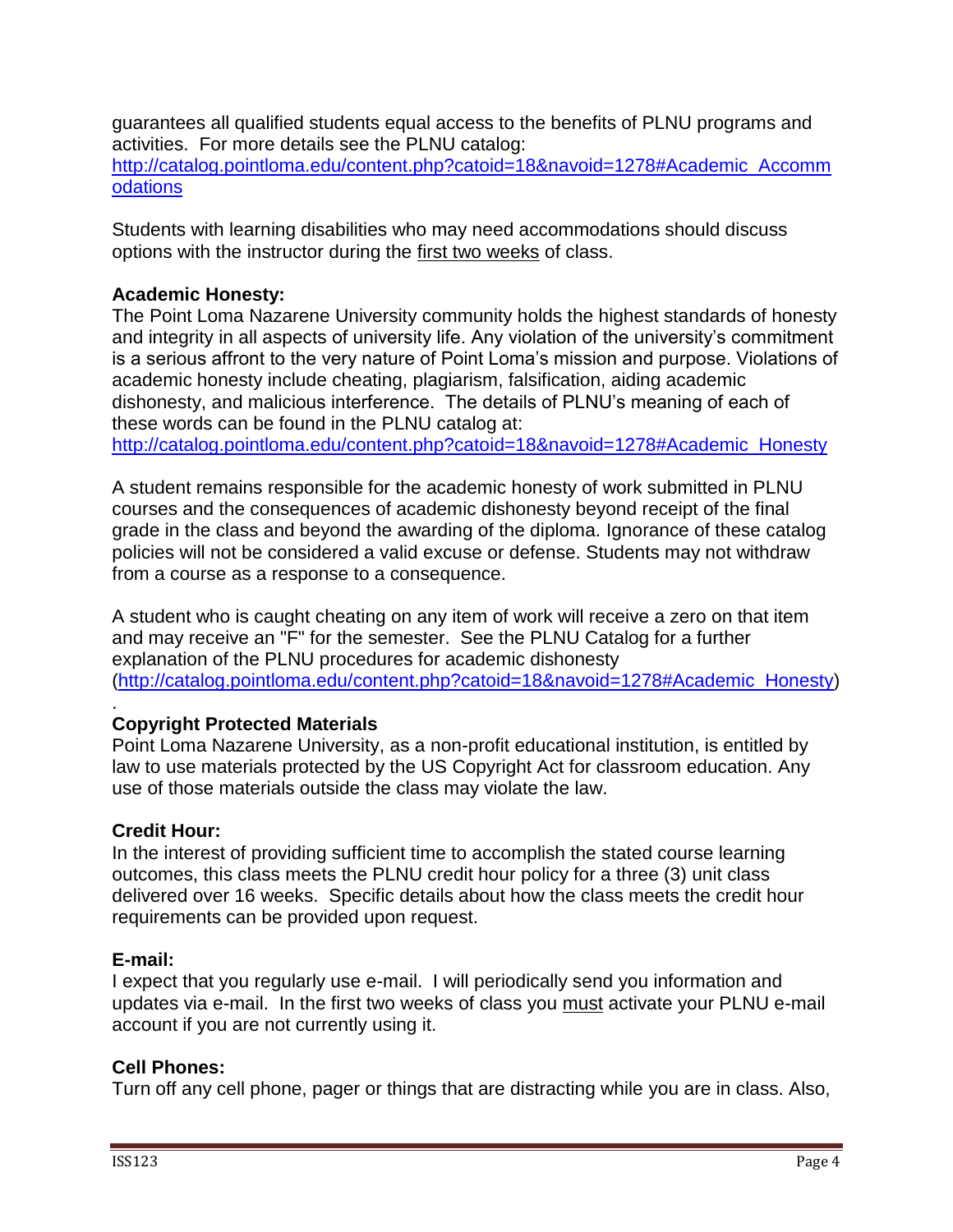do not text or work on other classes while in class (to do so is disrespectful to me and your classmates) and it is not the best use of class time.

# **Some Tips About This Class:**

- You will have reading every night. Don't get behind! Reading will take some time, don't expect it to go as quickly as reading a novel. Recognize that you made need to read things more than once to fully understand them.
- Work in groups. You learn a lot if you have to explain your solution to someone else (we will be doing this in class).
- Stay current with your assignments (cramming won't help).
- If you have a question, *ASK*.